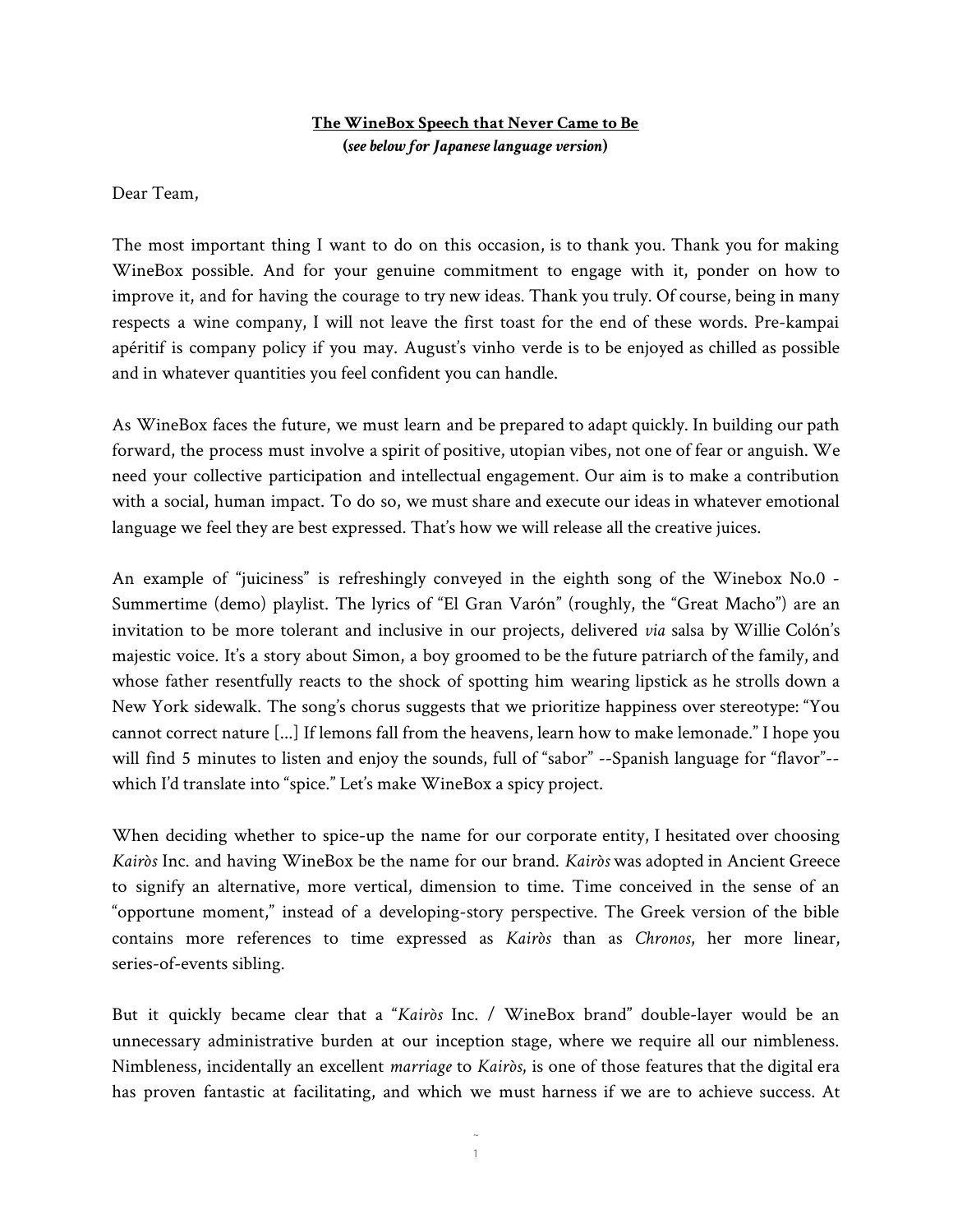WineBox *Kairòs* is a principle that illuminates our path whenever we're short of spice, when we strive for a sense of direction. A *Kairòs* approach to life simply increases our occasions for enjoyment. "Offline Entertainment," our company mission, is an expression of *Kairòs*.

Our grand objective is to awaken a sense of *Kairòs* in our customers, as we build the WineBox community for a more inclusive, Gender Equal, shared-happiness world. Key to making an idea like this possible is to understand that we contribute when we candidly share our true opinions. Supported by truth, I believe we can accomplish the good intentions that exist in the original, yet forever dynamic, WineBox idea. Let's continue creating a fun, cosmopolitan, analog & digital, work collaboration to deliver our maximum potential.

So far we have started to get to know each other and have created a "minimum viable product" that should make us feel proud. We have also reached a new phase: the point where we start showing others that WineBox can make their lives better. In less romantic terms, it's time to sell, and to learn from our customers in the process. Our year one (Y1) target is to acquire 500 customers. In a subscription model, more important than the number of customers we acquire is how long customers stay with us. The metric for this is the "churn" or "attrition" rate: if we have 100 customers and 5 of them leave us at the end of the month, the rate for that month is 5%. Keep an eye on that number.

Keeping an existing customer happy is easier and less expensive than acquiring a new one. To keep our customers happy and our churn rate low, it's essential to pour our story always fresh, always surprising. Let's engage with our customers so that they can contribute to the improvement of our business with their ideas. Our team effort starts its most substantial push once the WineBox has been delivered and the entertainment service begins. Let's efficiently use our team resources to navigate this new phase smoothly. Let's make a bold, convincing value proposition.

Our value proposition must be understood as a creative statement: as when Can Descregut chose a pink cloud illustration to decorate the other bottle in August's WineBox, a white wine labeled "Vermell", catalan language for "red." The choice of words and label design for this white wine are meant to reference that its juices have been pressed out of rare red-skin grapes. The *cépage* is known as *Xarel.lo*, which I have no idea how to pronounce, but I do know that in the nearish future she will come back blended with Parellada and Macabeo, in the form of a fizzy Cava.

From the heart, thank you, and kampai.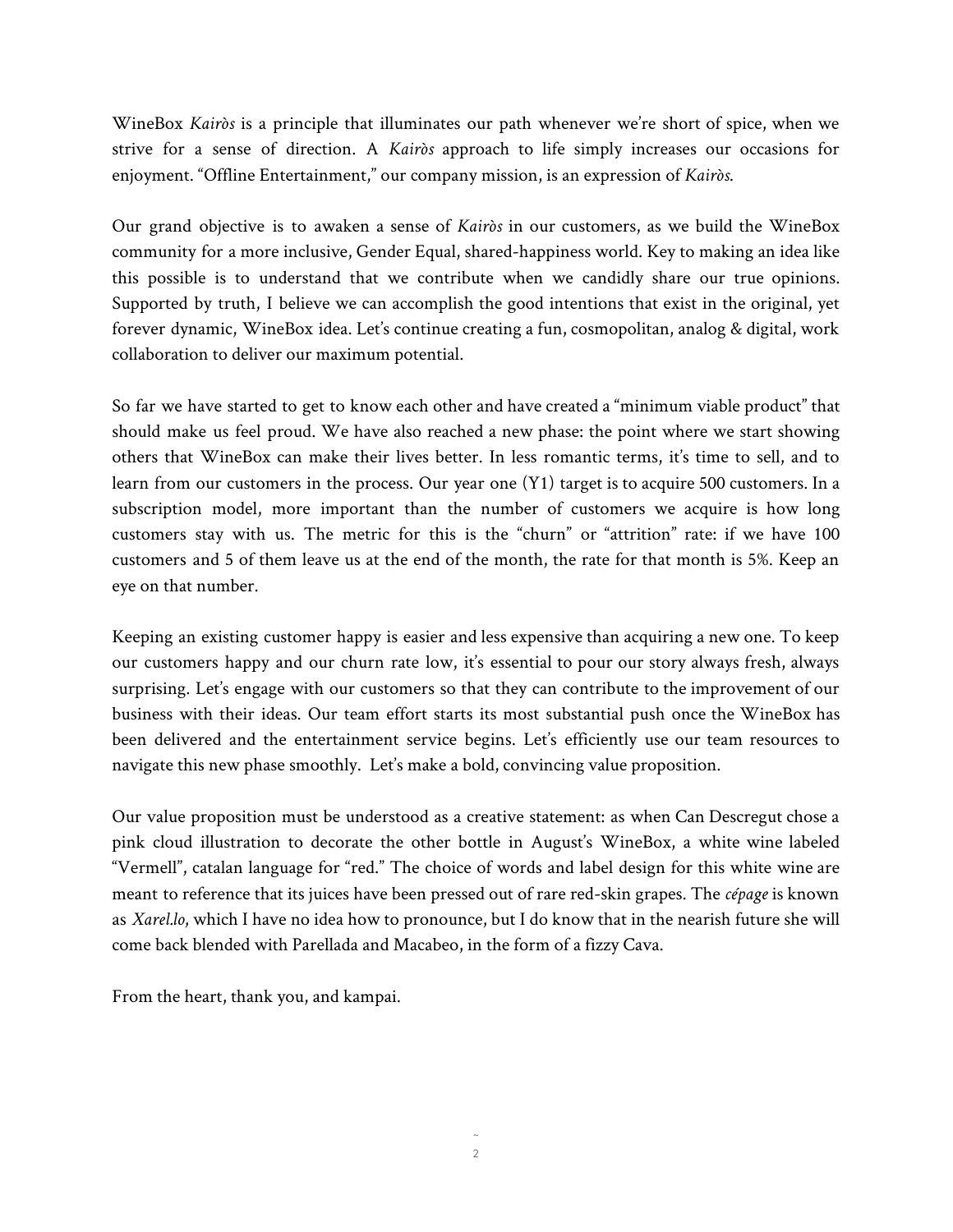## *[Japaneselanguagetranslation]*

## チームの皆へ。

まず何より先に、協力してくれた皆さんにお礼を言わせてください。WineBoxを実現させてくれて、本 当にどうもありがとう。真摯にコミットし、改善のために知恵をしぼり、この新しい挑戦に個人のリ ソースを惜しみなく投入してくれて感謝しています。言葉では伝え切れないほどの気持ちでいっぱいで す。私達もワイン・カンパニーのはしくれですから、スピーチの最後までワインをお預けにしたりはし ません。まずは乾杯前の前菜としてWineBoxの「企業理念」を聞いていただき、それからキンキンに冷 えた8月配送の"vinho verde"を、心ゆくまで楽しんでください!

僕らWineBoxが直面していく"これから"は、新しい変化が絶え間なく繰り返される時代になります。僕ら はそんな時代に適応できる鮮度のいい感度を常に持っていたいと考えています。僕らの情熱やパワーを 幸福へとつなげていくためには、予想外の出来事に直面した時でも、恐れることや、怒りで解決しよう とはせず、楽観的に「それもそれ、起きることの全てに意味がある」という気持ちで対処して行きたい と思っています。僕は様々な人が参加し、知的につながっていくことが、こういう精神を持つための近 道だと思っています。あえて大げさな言い方をすれば、この現代社会に良いインパクトを与えるため に、共有したいと思ったアイデアをそのままに、勇気を持って世に送り出していくことが必要だと思っ ています。形として共有できるアイデア、情緒的な言葉で表現されるアイデア、様々な創造力によって 表現されるアイデア、全てです。これを僕らの提供するクリエイティブな"Juices"です。

"Juiciness"の一例としてこの夏のプレイリスト「Winebox No.0」の8曲も、音楽という創造の世界で表 現されたアイデアの1つです。Willie Colón氏の雄大な歌声で表現されたサルサ、"El Gran Varón" という 曲の歌詞を聴けば、多様性を認める寛容な気持ちが湧き上がってくると思います。これはある1人の少年 についての歌です。一家の家長になるべく育てられ、故郷から離れてニューヨークで暮らす少年のこ と。父親が知らない間に、少年の歩き方は変わり、スカートを履き、口紅を塗り、ハンドバッグを持つ ようになりました。そしてニューヨークを突然訪ねた父親が、この少年の姿を目の当たりにする。そう いう内容です。悲しい歌詞ですが、コーラスの中では「私たちは固定概念を超越した、その場所にあ る、本当の幸せを優先すべき」ということが示唆されています。「自然の流れで起こったことを、無理 に変えることはできない。

もし天からレモンが降ってきたら、とびきり美味しいレモネードの作り方を学ぶのだ。」 5分時間をつくって、ぜひ"sabor"(スペイン語ではFlavorという意味だけど、僕は「スパイス」と訳し ました。)という曲を聴いてみてください。こんな感性でWineBoxを刺激的なプロジェクトに成長させ て行きましょう。

僕らのこの会社の名前にスパイスを加える意味で、僕は Kairòs Inc. という名前にしようかと考えたこと がありました。でも結局WineBoxという名前をブランド名にしました。プロジェクトが立ち上がって間 もない僕らにとって大切なのは、出来るだけ迅速に、要求されることに対応して行くことのだと思って います。偶然にもKairòsという言葉と「迅速さ」は抜群に相性の良く、デジタル時代にこそ、その素晴 らしい可能性を見出せると思っています。僕らが成功を目指すなら、常に忘れてはならない核のような ものです。「WineBox / Kairòs」は、僕らが刺激を失い、進むべき方向に迷ったときにも、そのしかるべ き進む道を照らしてくれる信念なのです。

Kairòsについて先につらつらと述べてしまったので、ちょっと混乱させてしまったかもしれません。こ のKairòsという考え方は古代ギリシアで、時間に対してそれを垂直に横断するような新しい視点を持つ 為に採用された概念です。時間を、進み、続いていく物語という捉え方ではなく、「適切な瞬間」とい う視点から解釈したのです。歴史的なベストセラーである聖書のギリシア語版では、時間を一連の線形